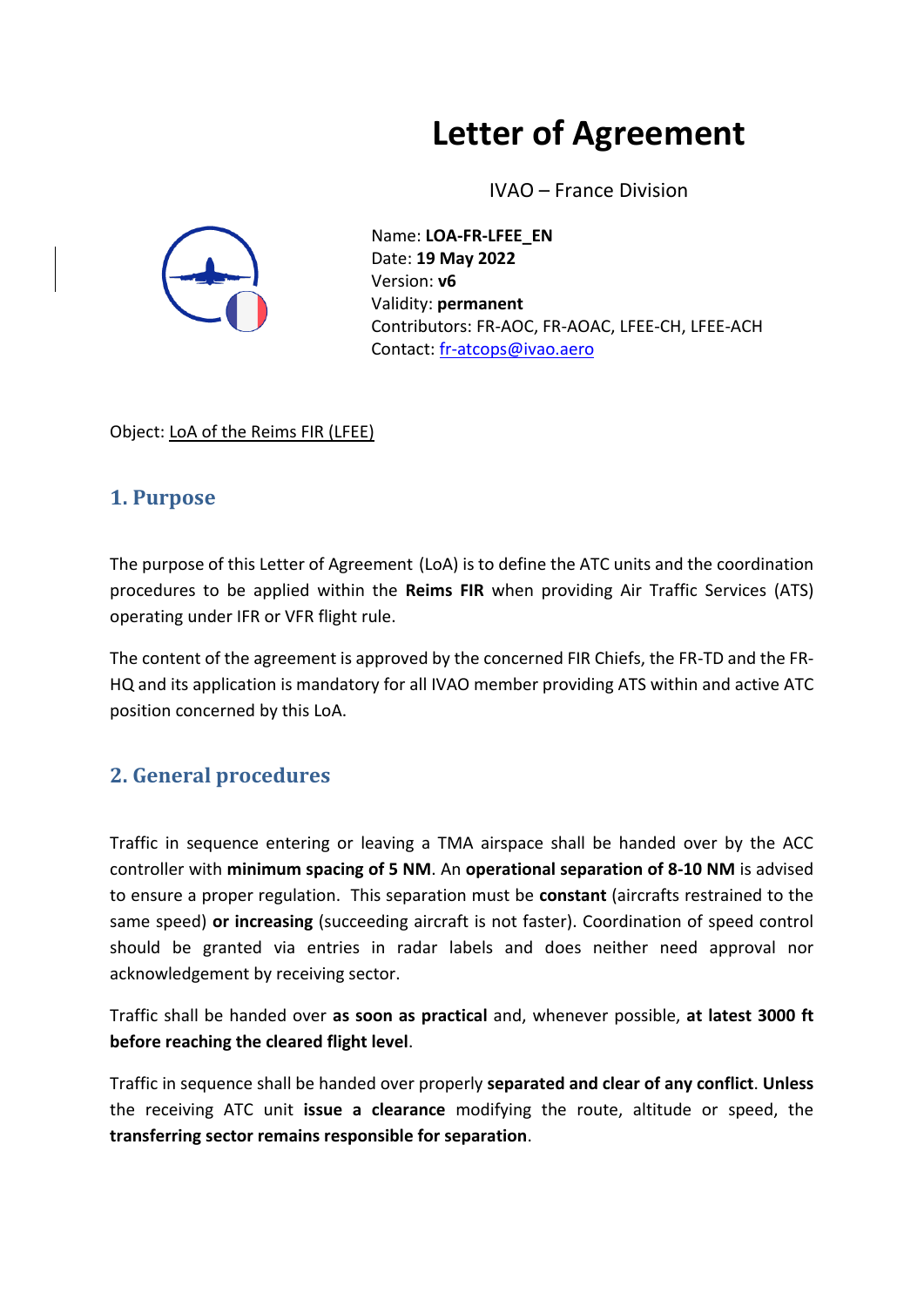## **3. ATC units description**

#### *3.1 The Area Control Center (CTR)*

The ATC unit in charge of FIR and UIR airspaces under the responsibility of Reims ACC is *Reims*  **Control** and consists in only one primary sector (LFEE\_CTR). This ATC unit may be split into two subsectors (LFEE\_CTR and LFEE\_U\_CTR) under the condition specified in [ATC Rule 4.3.](https://www.ivao.fr/en/pages/atc/rules#sector_h1_3) The lateral and vertical boundaries of the airspace under the responsibility of the CTR are indicated in the figure and table below.



The radio communication frequencies associated to the CTR positions are indicated below.

| <b>ATC Position</b>          | <b>Callsign</b> | <b>Frequency</b> | <b>Remarks</b>                                                                                                                |  |  |
|------------------------------|-----------------|------------------|-------------------------------------------------------------------------------------------------------------------------------|--|--|
| <b>Primary Sector</b>        |                 |                  |                                                                                                                               |  |  |
| <b>Reims Control</b>         | LFEE CTR        | 127.555          | South-East sector: SFC-UNL<br>North-West sector: FL295-UNL<br>(ATS within NW sector below FL295 provided<br>by Paris Control) |  |  |
| <b>Secondary Sectors</b>     |                 |                  |                                                                                                                               |  |  |
| <b>Reims Control (Upper)</b> | LFEE U CTR      | 135.505          | <b>FL295-UNL</b>                                                                                                              |  |  |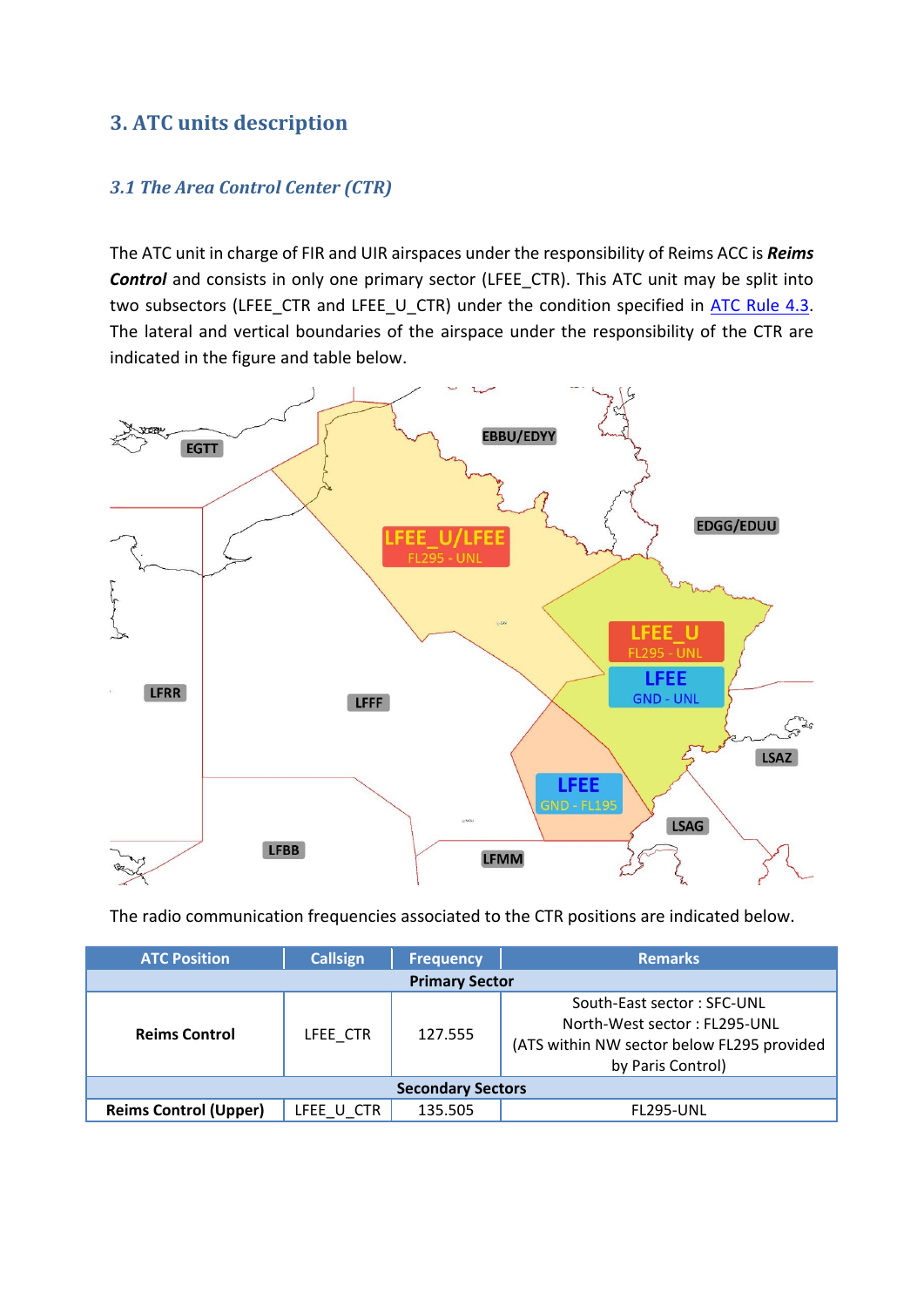In the absence of the corresponding ATC units, ATS within the following airspaces are delegated to the ATC operating at the CTR position.

| <b>ATC Position</b>      | <b>Callsign</b> | <b>Delegated positions</b>                                                                                                                                                                                                                                                                                                                                                                                                                                        |  |  |
|--------------------------|-----------------|-------------------------------------------------------------------------------------------------------------------------------------------------------------------------------------------------------------------------------------------------------------------------------------------------------------------------------------------------------------------------------------------------------------------------------------------------------------------|--|--|
| <b>Primary Sector</b>    |                 |                                                                                                                                                                                                                                                                                                                                                                                                                                                                   |  |  |
| <b>Reims Control</b>     | LFEE CTR        | Lorraine Approach (LFJL_APP and underlying positions)<br>Etain Approach (LFQE APP and underlying positions)<br>Phalsbourg Approach (LFQP APP and underlying positions)<br>Bâle Approach (LFSB APP and underlying positions)<br>Saint Dizier Approach (LFSI APP and underlying positions)<br>Ochey Approach (LFSO APP and underlying positions)<br>Strasbourg Approach (LFST_APP and underlying positions)<br>Luxeuil Approach (LFSX_APP and underlying positions) |  |  |
| <b>Secondary Sectors</b> |                 |                                                                                                                                                                                                                                                                                                                                                                                                                                                                   |  |  |
| <b>Reims Control</b>     | LFEE U CTR      | None                                                                                                                                                                                                                                                                                                                                                                                                                                                              |  |  |

It is recalled that ACC provides FIS (Flight Information Service) within all delegated airspaces (including all aerodromes disposing of an AFIS position) within the limits of his skills and of the traffic load. If applicable, the ATC shall indicate on his ATIS whether FIS are provided.

Likewise, the delegation of Approach positions implies providing Tower and Ground services. However, the ACC may limit the delivery of his services to essential clearances (startup, taxi, takeoff and landing) and release traffic on UNICOM when clear of possible conflicts.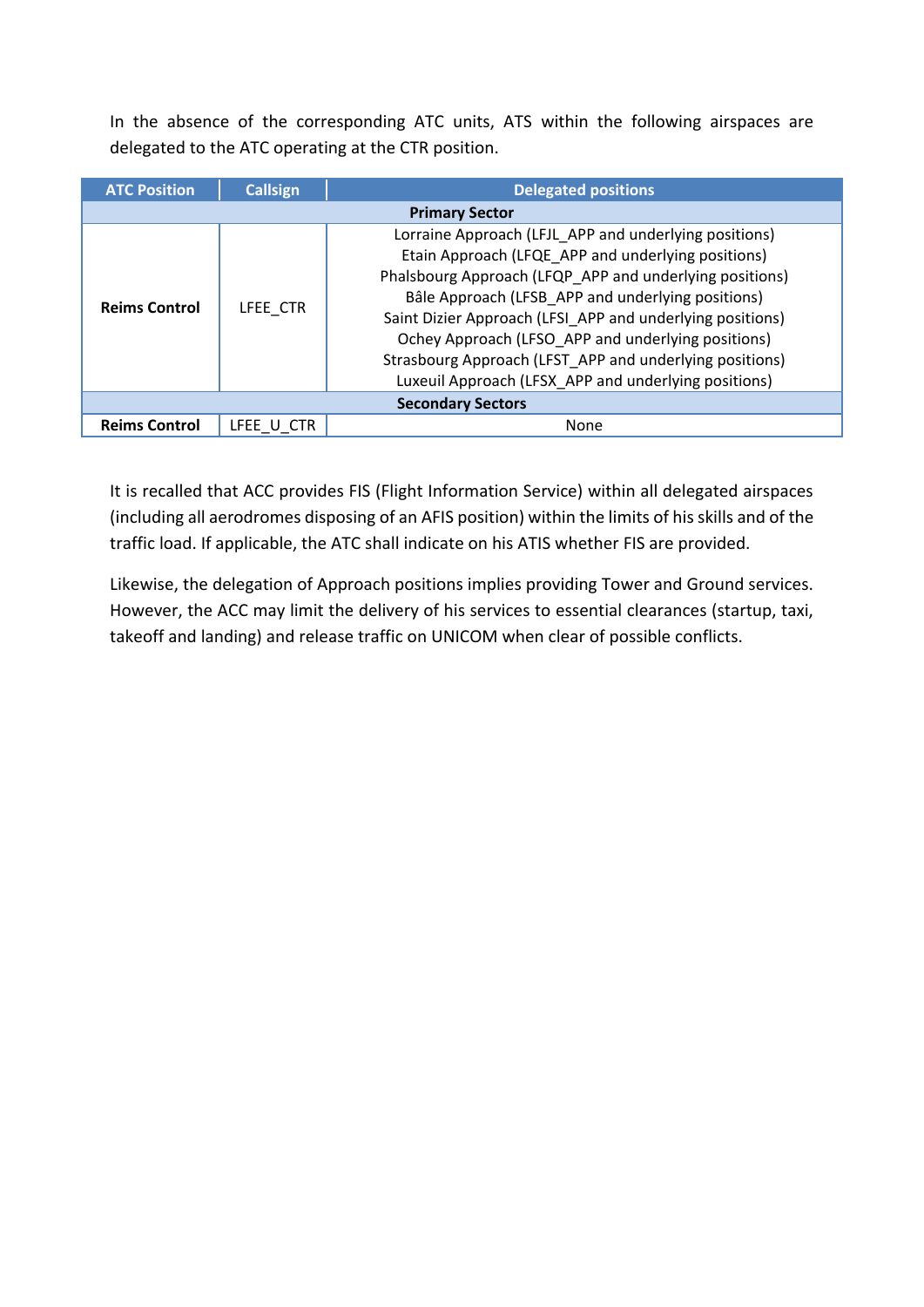## *3.2 The Approach Units (APP)*

The ATC units in charge of approach airspaces of the Reims FIR, together with delegated airspaces, are indicated below.

| <b>ATC Position</b> | <b>Callsign</b>          | <b>Frequency</b> | <b>Controlled</b><br>airspaces                               | <b>Underlying positions</b>                                                                      | <b>Delegates airspaces</b>                                                                                                                                          |  |
|---------------------|--------------------------|------------------|--------------------------------------------------------------|--------------------------------------------------------------------------------------------------|---------------------------------------------------------------------------------------------------------------------------------------------------------------------|--|
|                     | <b>Strasbourg Sector</b> |                  |                                                              |                                                                                                  |                                                                                                                                                                     |  |
| Lorraine            | LFJL APP                 | 119.125          | TMA 1-5 Lorraine<br>SIV Strasbourg 3                         | LFJL_TWR                                                                                         | Lorraine Approach is delegated<br>to Strasbourg whenever inactive                                                                                                   |  |
| <b>Etain</b>        | LFQE APP                 | 120.125          | <b>TMA 1-2</b><br>(MIL)                                      | LFQE_TWR                                                                                         | Etain Approach is delegated to<br>Lorraine whenever inactive                                                                                                        |  |
| Phalsbourg          | LFQP_APP                 | 118.450          | <b>TMA Phalsbourg</b><br>(MIL)                               | LFQP_TWR                                                                                         | Phalsbourg Approach is<br>delegated to Strasbourg<br>whenever inactive                                                                                              |  |
| <b>Saint Dizier</b> | LFSI_APP                 | 134.775          | <b>TMA St Dizier</b><br>(MIL)                                | LFSI_TWR                                                                                         | Saint Dizier Approach is<br>delegated to Lorraine whenever<br>inactive                                                                                              |  |
| <b>Ochey</b>        | LFSO APP                 | 127.250          | <b>TMA Ochey</b><br>TMA Nancy 1-4<br>(MIL)                   | LFSO_TWR<br>LFSN_FIS_TWR<br>LFSG_FIS_TWR                                                         | Ochey Approach is delegated to<br>Lorraine whenever inactive                                                                                                        |  |
| <b>Strasbourg</b>   | LFST APP                 | 120.700          | TMA Strasbourg 1-9<br><b>TMA Sarre</b><br>SIV Strasbourg 1-2 | LFST TWR                                                                                         | Border airspace is delegated to<br>Baden (see LOA-FR-EDGG-LFEE).<br>Lorraine, Etain and Saint Dizier<br>Approaches are delegated to<br>Strasbourg whenever inactive |  |
| <b>Bâle Sector</b>  |                          |                  |                                                              |                                                                                                  |                                                                                                                                                                     |  |
| <b>Bâle</b>         | LFSB APP                 | 119.355          | TMA 1-14, SIV 1.1,<br>1.3 et 2.1-3                           | LFSB_TWR<br>LFGA_TWR<br>LFGJ TWR<br>LFSD_FIS_TWR<br>LFLH_FIS_TWR<br>LFQM_FIS_TWR<br>LFSM_FIS_TWR | SIV 1.2 and border airspace are<br>delegated to Zurich<br>(see LOA-FR-LFEE-LSAZ).<br>Luxeuil Approach is delegated to<br>Bâle whenever inactive                     |  |
| Luxeuil             | LFSX_APP                 | 129.925          | TMA 1-5 (MIL)                                                | LFSX_TWR                                                                                         | Luxeuil Approach is delegated to<br>Bâle whenever inactive                                                                                                          |  |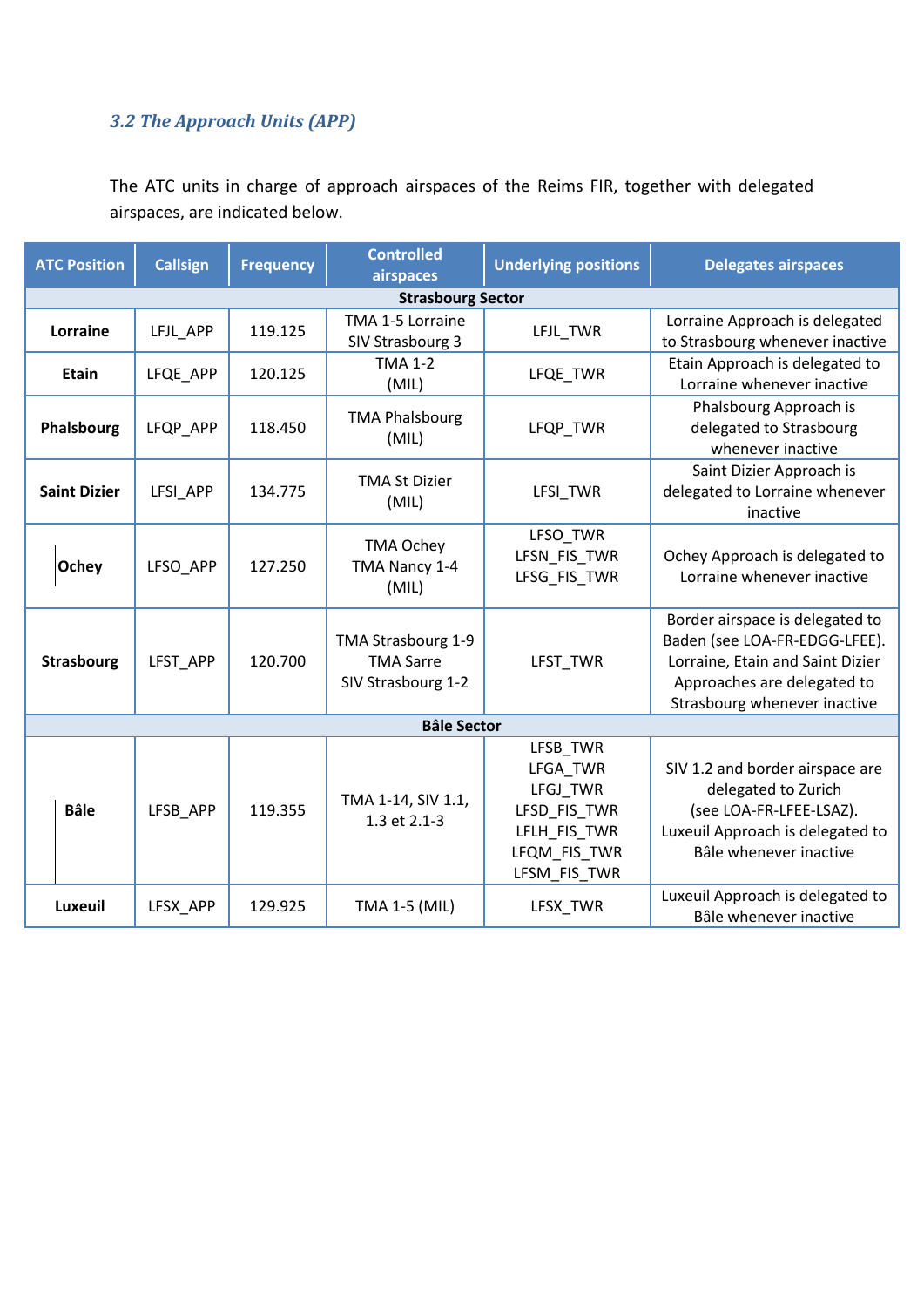# *3.3 The Airport Units (TWR, GND, DEL)*

 $\overline{\phantom{a}}$ 

| <b>ATC Position</b> | <b>Callsign</b>     | <b>Frequency</b> | <b>Remarks</b>                         |
|---------------------|---------------------|------------------|----------------------------------------|
| Colmar              | LFGA TWR            | 119.000          |                                        |
| <b>Dole</b>         | LFGJ_TWR            | 130.775          |                                        |
| Lorraine            | LFJL TWR            | 122.075          | Controls HMER (Metz Mercy CH)          |
|                     | LFJL_GND            | 121.705          |                                        |
| Chalon              | LFLH_FIS_TWR        | 118.600          |                                        |
| <b>Etain</b>        | LFQE TWR            | 118.950          | Reserved government services           |
|                     | LFQE_GND            | 132.700          |                                        |
| La Vèze             | LFQM_FIS_TWR        | 122.200          |                                        |
|                     | LFQP_TWR            | 129.800          | Reserved government services           |
| Phalsbourg          | LFQP_GND            | 136.600          |                                        |
|                     | LFSB_TWR            | 118.300          | Controls HCOL (Colmar CH), HDBO (Dijon |
| <b>Bâle</b>         | LFSB_GND            | 121.605          | Bocage CH) and HDOL (Dole)             |
|                     | LFSB_DEL            | 121.955          |                                        |
| <b>Dijon</b>        | LFSD_FIS_TWR        | 118.325          |                                        |
| <b>Epinal</b>       | LFSG_FIS_TWR        | 120.200          |                                        |
| <b>Saint Dizier</b> | LFSI TWR            | 134.175          | Reserved government services.          |
|                     | LFSI_GND            | 122.100          | Controls HSDI (Saint Dizier CH)        |
| Montbéliard         | LFSM_FIS_TWR        | 132.025          |                                        |
| <b>Nancy</b>        | LFSN_FIS_TWR        | 119.600          |                                        |
| Ochey               | LFSO_TWR<br>122.100 |                  | Reserved government services           |
|                     | LFST_TWR            | 119.250          | Controls HAUT (Strasbourg Hautepierre  |
| <b>Strasbourg</b>   | LFST_GND            | 121.805          | CH) and HSTR (Strasbourg N.H.C.)       |
| Luxeuil             | LFSX_TWR            | 122.100          |                                        |

The ATC units in charge of airport airspaces within the Reims FIR are indicated below.